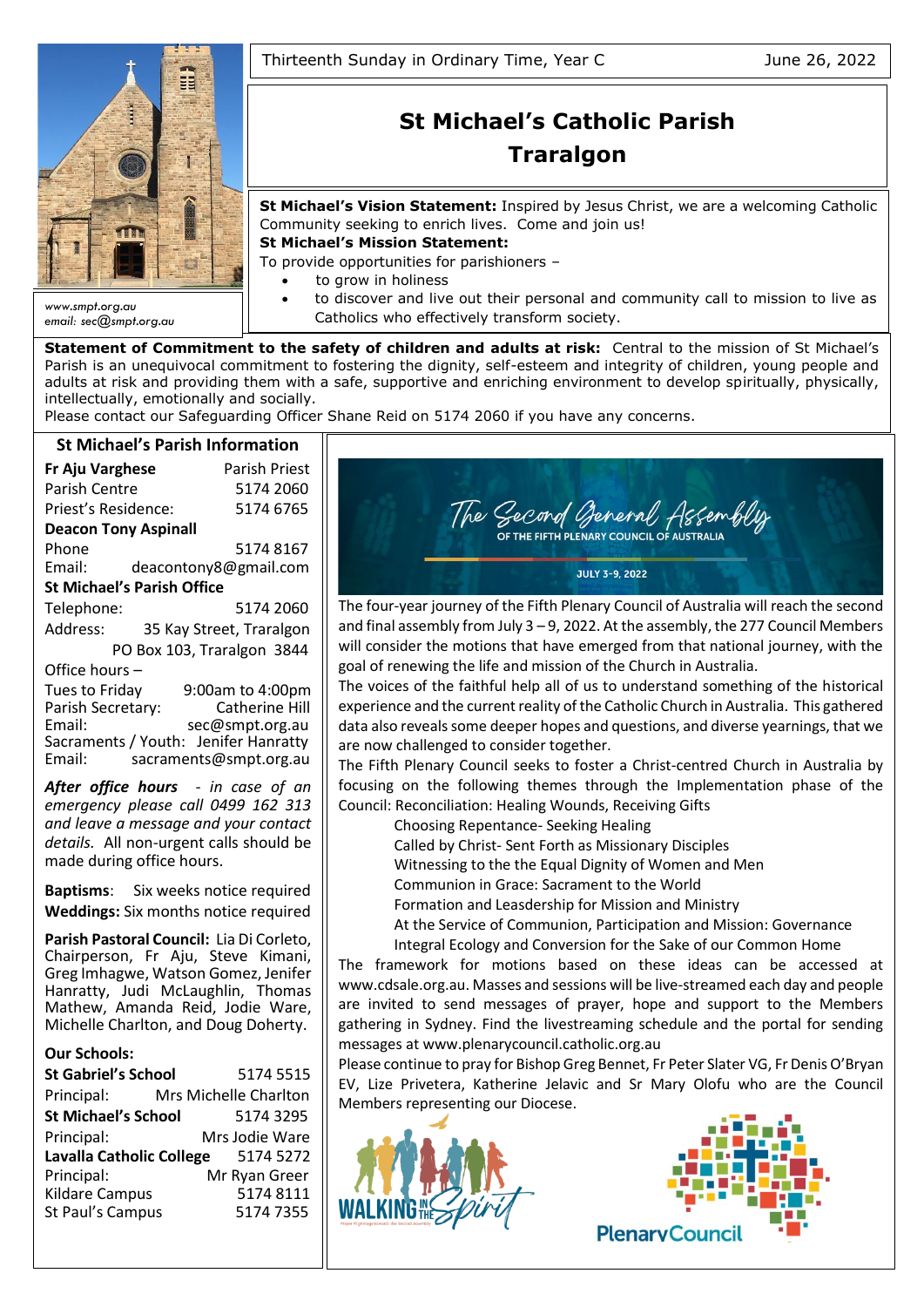| <b>Sunday Mass Times</b>  |                                                             |  |  |  |
|---------------------------|-------------------------------------------------------------|--|--|--|
| Saturday                  | 5:00pm Mass                                                 |  |  |  |
| Sunday                    | 9:30am & 5:00pm Mass                                        |  |  |  |
| <b>Weekday Mass Times</b> |                                                             |  |  |  |
| Monday Jun 27             | 1:30pm Requiem Mass<br>Elisa Bastianutto                    |  |  |  |
| Tuesday Jun 28            | 9:30am Mass                                                 |  |  |  |
| Wednesday June 29         | 11:00am Reconciliation<br>11:00am Adoration<br>12:00pm Mass |  |  |  |
| Thursday June 30          | 9:30am Liturgy of the Word-<br>St Michael's Church*         |  |  |  |
| Friday July 01            | 9:30am Mass                                                 |  |  |  |

*\*For the next two weeks, during school holidays, we will return to our church on Thursday's at 9:30am. This week we will have Liturgy of the Word as Father Aju will be away.*

**PLEASE PRAY FOR**: those who have died recently including Pamela Filo, Elisa Bastianutto and Patricia Campbell, and those whose anniversaries occur at this time including Kate O'Connor, Nell Murphy, Eliakutty Varkey, Elsie Ralls, Aleyamma Varghese, Daniel O'Donnell, Justin O'Brien and Charles Glaubitz.

*Lord, let your perpetual light shine upon them. May they rest in peace. Amen.*

**WE PRAY FOR THOSE WHO ARE SICK:** including Peter Dal Pra, Ann-Maree Daly, Gary Donchi, Bill Edgar, Bernadette Formaran, Fr Frank Freeman, Marj Gilbert, Carolyn Gleeson, Jacqui Granville, Barbara Greaves, Ellen Hammond, Jenny Hansch, Robert Hazelman, Imogen Hillier, Joyce Martin, Ivy May, Deborah McKerchar, Ben Melenhorst, Maree Morris, Henry Polo, Joan Riggall, Theresa Rosello, Kath Ryan, Jerry Templer, Damiano Tripodi, Julie Vaz, Brian Vivian, Celie Smith, Sharon Veleff, George Walkan, Roy Ward, Kelly Maher, Victoria Rohli, Father John Speekman, James Whitty, Tony Tactor and Pasqualina Loprese, and all those we hold dear in our hearts.

**PLANNED GIVING UPDATE:** Thank you to all those who have committed to our new planned giving program. Your generosity and support allows our parish to continue to renew and rebuild. For those who missed out, it is not too late to join, please contact the parish office for more information.



Thank you to Nithin and the amazing team at NewYork Cleaning, for our wonderfully bright and clean carpets. They spent a lot of time on Friday preparing and cleaning

the Church, and the difference is amazing! Thanks to our parishioners who jumped in and helped as well. We really appreciate you using your time and talent to support our Parish!



| THIS WEEK'S EVENTS:                                        |                                |  |  |  |
|------------------------------------------------------------|--------------------------------|--|--|--|
| <b>Tuesday June 28</b>                                     |                                |  |  |  |
| 10:00am                                                    | Catholic Women's League (CWL), |  |  |  |
|                                                            | Parish Centre                  |  |  |  |
| <b>Wednesday June 29</b>                                   |                                |  |  |  |
| 11:00am                                                    | Reconciliation,                |  |  |  |
|                                                            | St Michael's Church            |  |  |  |
| <b>Thursday June 30</b>                                    |                                |  |  |  |
| 9:30am                                                     | Liturgy of the Word,           |  |  |  |
|                                                            | St Michael's Church            |  |  |  |
| 10:30am                                                    | Charismatic Prayer Group,      |  |  |  |
|                                                            | Mary MacKillop Room            |  |  |  |
| Save the Date: Saturday 09 July 10am - 1pm                 |                                |  |  |  |
| <b>Shining a Light- A Workshop about Domestic Violence</b> |                                |  |  |  |

## **BAPTISMS:**



This weekend we welcome for Baptism: **Thomas Reilly Burgess**, son of Andrew and Lanka.

Congratulations from us all!

The next Baptism Preparation Meeting will be held on **Tuesday July 12 at 7:00pm** in the Church. Please contact the Parish Office on 5174 2060 if you are interested in attending.

## **R.C.I.A.:**

(Rite of Christian Initiation of Adults) St Michael's Parish warmly invites anyone interested in discovering more about the Catholic faith to



on July 21st in the Parish Centre at 7:30pm. Please contact the Parish Office on 5174 2060, if you, or someone you know are interested.

**VOLUNTEERS NEEDED:** Thank you to those who have come forward to join our cleaning roster. We are still in need of more people to join, either as an individual or a team. Training will be provided where required, and we can pop you on a team of others or you can create your own. As our parish begins to open up again, we are in need of people to help grow and support our parish in a number of different ways. Please consider joining one of our many ministries and meeting other parishioners along the way. A special thank you to those who have stepped in when called upon to fill in as special ministers, readers and commentators when others are unwell or unavailable.

**PLENARY COUNCIL NEWS**: The Second Assembly of the Fifth Plenary Council of Australia takes place from July 3-9. Masses and sessions will be live-streamed each day and people are invited to send messages of prayer, hope and support to the Members gathering in Sydney. Find the livestreaming schedule and the portal for sending messages at: [www.plenarycouncil.catholic.org.au](http://www.plenarycouncil.catholic.org.au/) .

Please continue to pray for Bishop Greg Bennet, Fr Peter Slater VG, Fr Denis O'Bryan EV, Lize Privitera, Katherine Jelavic and Sr Mary Olofu who are the members from our Dioceses.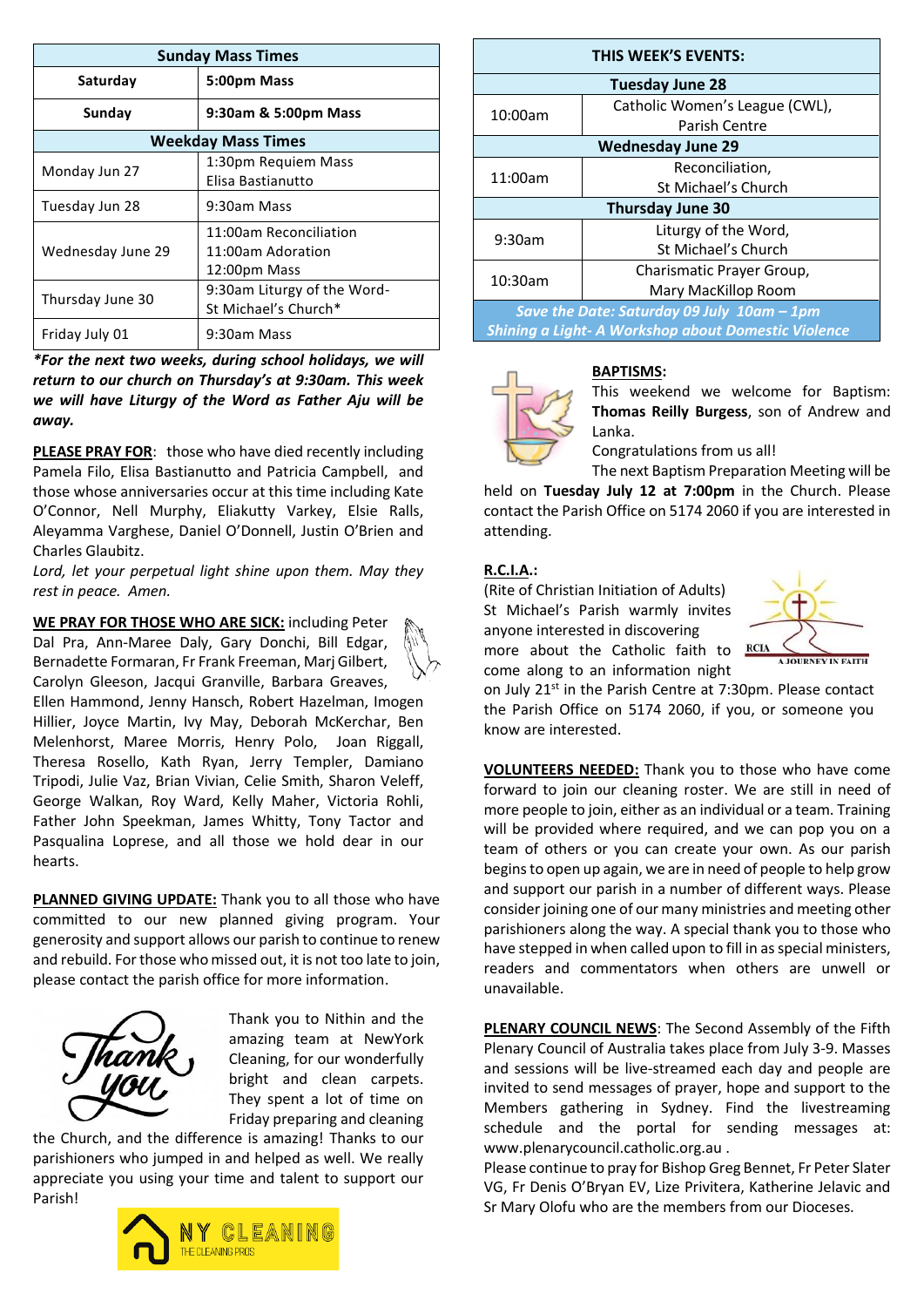

*All volunteers in our parish are strongly encouraged to come along to this free workshop on July 9th . It has been well received in other parishes and will help us to better understand what to look for, and how to support those in our community experiencing domestic violence.*



Heart of Life is offering an "At-home Retreat: Held in Hope" – over five weeks, beginning Monday, 1 August and concluding 29

August. This at-home retreat, invites you to spend some time in prayer at home each day pondering your experiences of the day, and to be accompanied by a retreat-companion weekly, via Zoom for 45 minutes, on how God might have been present for you. A small donation will be welcome. To register your interest, please call 9890 1101 or email [info@heartoflife.melbourne,](mailto:info@heartoflife.melbourne) no later than 18 July 2022.



In October 2021, Pope Francis launched the Synod of Bishops 2021-2023, which has the theme: **"For a Synodal Church: Communion, Participation and Mission".** He invites the entire Church to reflect on this theme for the Synod that

is decisive for the Church's life and mission: *"It is precisely this path of synodality (walking together) which God expects of the Church of the third millennium. Synodality starts with hearing from the whole People of God. A Church that teaches must be firstly a Church that listens."*

This journey, which follows in the wake of the Church's "renewal" proposed by the Second Vatican Council, is both a gift and a task: by journeying together and reflecting together on the journey that has been made, the Church will be able to learn through her experience which processes can help her to live communion, to achieve participation, to open herself to mission." *"This is what we are called to: unity, communion, and the fraternity born of the realisation that all of us are embraced by the one love of God. The Synod offers us the opportunity to become a listening Church and a Church of closeness." (Pope Francis)*

Over the past six months, the period of Diocesan consultation has offered you opportunities to engage in listening and dialogue, listening to one another and to the Holy Spirit, considering the questions asked of the entire Church by the Synod of Bishops Secretariat in the Vatican.

Each Diocese has now completed a Diocesan Synthesis based on the submissions received. These have now been tabled at the recent May gathering of the Australian Catholic Bishops. Further discussion and discernment with the Bishops will be taking place in the weeks ahead, prior to the preparation of a Continental /Australian Synthesis which is to be sent to the Synod of Bishops Secretariat. The syntheses from every continent and region will form the basis for the preparation of the *Instrumentum laboris* (working document) which will support the prayer, discernment and discussion during the Synod of Bishops in the Vatican in October 2023. Our Diocesan Synthesis has been published and is available on the Australian Catholic Bishops website. <https://catholic.org.au/synodalchurch>

#### **STEWARDSHIP MATTERS:**

*"They all ate and were satisfied. And when the leftover fragments were picked up, they filled twelve wicker baskets." (Luke 9:17)*

The story of the Loaves and Fishes shows us that when we share what we have, even if it doesn't seem like that much, miracles can happen! Do not think that your gift is too small or insignificant! God blesses all the gifts we offer and makes them wondrous.

| Rosters for July 02 & 03 2022         |                 | 14 <sup>th</sup> Sunday of Ordinary Time, Year C |              |                                 |                  |
|---------------------------------------|-----------------|--------------------------------------------------|--------------|---------------------------------|------------------|
|                                       | Lector          | Commentator                                      | <b>MERT</b>  | Usher/Welcomer                  | <b>Musicians</b> |
| Saturday Jun 25<br>5:00 <sub>pm</sub> | A Taylor        | <b>B</b> Purcell                                 | W Imhagwe    | A Ryan                          |                  |
| Sunday Jun 26<br>9:30am               | $U$ & E Imhagwe | M Wilkinson                                      | G Imhagwe    | A Sykes & M<br>Blanchard        | Filipino Choir   |
| Sunday Jun 26<br>5:00pm               | S Luscombe      | M Noone                                          | M McLaughlin | J McLaughlin                    |                  |
| Mick's Kitchen:                       |                 | June 30 <sup>th</sup> Hemming Team               |              | July 7 <sup>th</sup> Burns Team |                  |